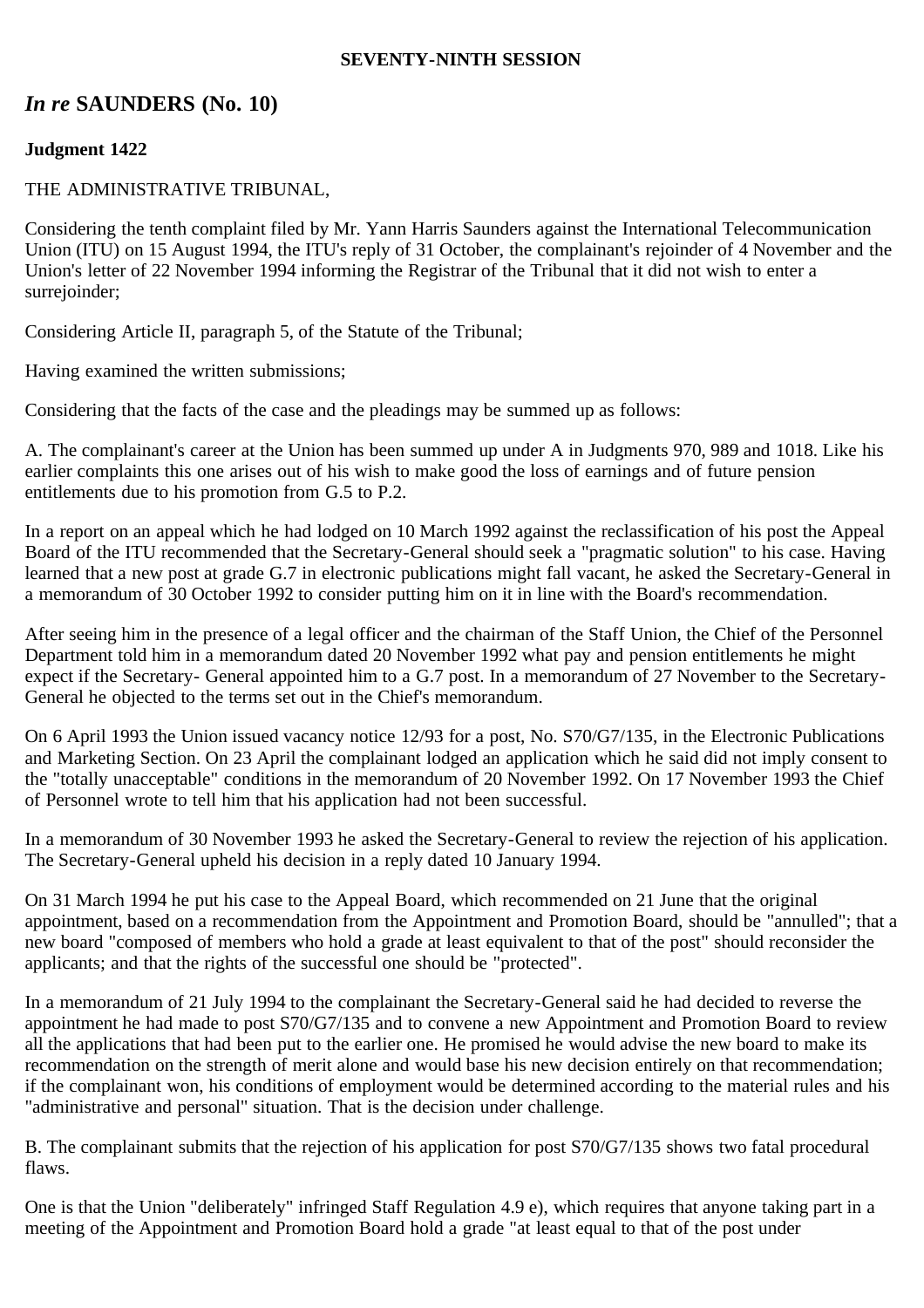## consideration".

Secondly, he charges the Administration with unlawfully rejecting his application because he had objected to the terms which the Chief of the Personnel Department "arbitrarily" imposed on any appointment he might get to a post at G.7. That amounted to sidestepping established procedure and putting him at a disadvantage before the Administration had compared him with others on merit.

He wants the Tribunal to set aside the impugned decision; to quash the successful candidate's appointment and order the Union to appoint him instead - with non-local status - at the highest step in the grade and with retroactive effect. Failing the quashing of the unlawful appointment, he claims (1) material damages including (a) payment of the difference in monthly earnings until retirement between his pay at grade P.2 and what he would have got at G.7 and (b) the reckoning of his pension entitlements on the basis of assignment to the G.7 post, and (2) moral damages in the amount of 50,000 Swiss francs. He seeks costs.

C. In its reply the ITU acknowledges that there was a flaw in the membership of the Appointment and Promotion Board. That is why the Secretary-General reversed his decision to appoint the other official and ordered a new competition. In any event a flaw of that sort did not warrant appointing the complainant without holding a new competition.

The Union denies that the Board took account of the complainant's failure to accept the terms the Chief of Personnel set out in the memorandum of 20 November 1992. That would have implied that the Chief of Personnel had made him a binding offer. But he had no authority to make such an offer, and his memorandum was merely informative.

The complainant's allegations of moral injury are unsubstantiated.

D. In his rejoinder the complainant presses his claims. He produces a message from the chairman of the Appointment and Promotion Board explaining that it had decided to put his name on the short list only if his application was "unconditional", i.e. without reservations about the terms set out by the Chief of Personnel. He says the Union is determined to keep him at P.2 by any means, "fair or foul".

## CONSIDERATIONS:

1. On 23 April 1993 the complainant, a grade P.2 official of the ITU, applied for a vacant post at grade G.7, No. S70/67/135. He stated that his application should not be construed as acceptance of terms which the Chief of Personnel had set out in a memorandum of 20 November 1992. Those terms were that, if he was appointed to the post, his step in grade G.7 would be so determined that his net pay and allowances would be at least equal to the sum of his net base salary and post adjustment allowance, reckoned at the single rate, at his then step and grade, step 12 in P.2. The Chief of Personnel had estimated that he would be put at step 7 in G.7, which would mean an increase of some 905 Swiss francs in his annual take-home pay. And he would revert to the local status which he had had as a member of the General Service category of the staff.

2. The complainant's name was not on the short list considered by the Appointment and Promotion Board and the Administration told him in a memorandum of 17 November 1993 that his application had not been successful. The Secretary- General having refused to intervene, he appealed. The Appeal Board accepted his contention that the Appointment and Promotion Board had been improperly constituted because, contrary to the requirement in Staff Regulation 4.9 e), one of the Board's members had not held a post at a grade at least equal to that of the vacancy.

3. By the decision now impugned the Secretary-General reversed the decision he had taken earlier on the recommendation of the Appointment and Promotion Board and directed that the Board be reconvened, consider all applicants whose names had been transmitted by the preselection panel, make its recommendation only on the merits of the applicants, and abstain from considering any other element which might be brought to its knowledge, including the Chief of Personnel's memorandum of 20 November 1992 to the complainant.

4. The complainant is asking the Tribunal:

(a) to quash the Secretary-General's decision;

(b) to quash the appointment to the post and appoint the complainant instead without holding a new competition;